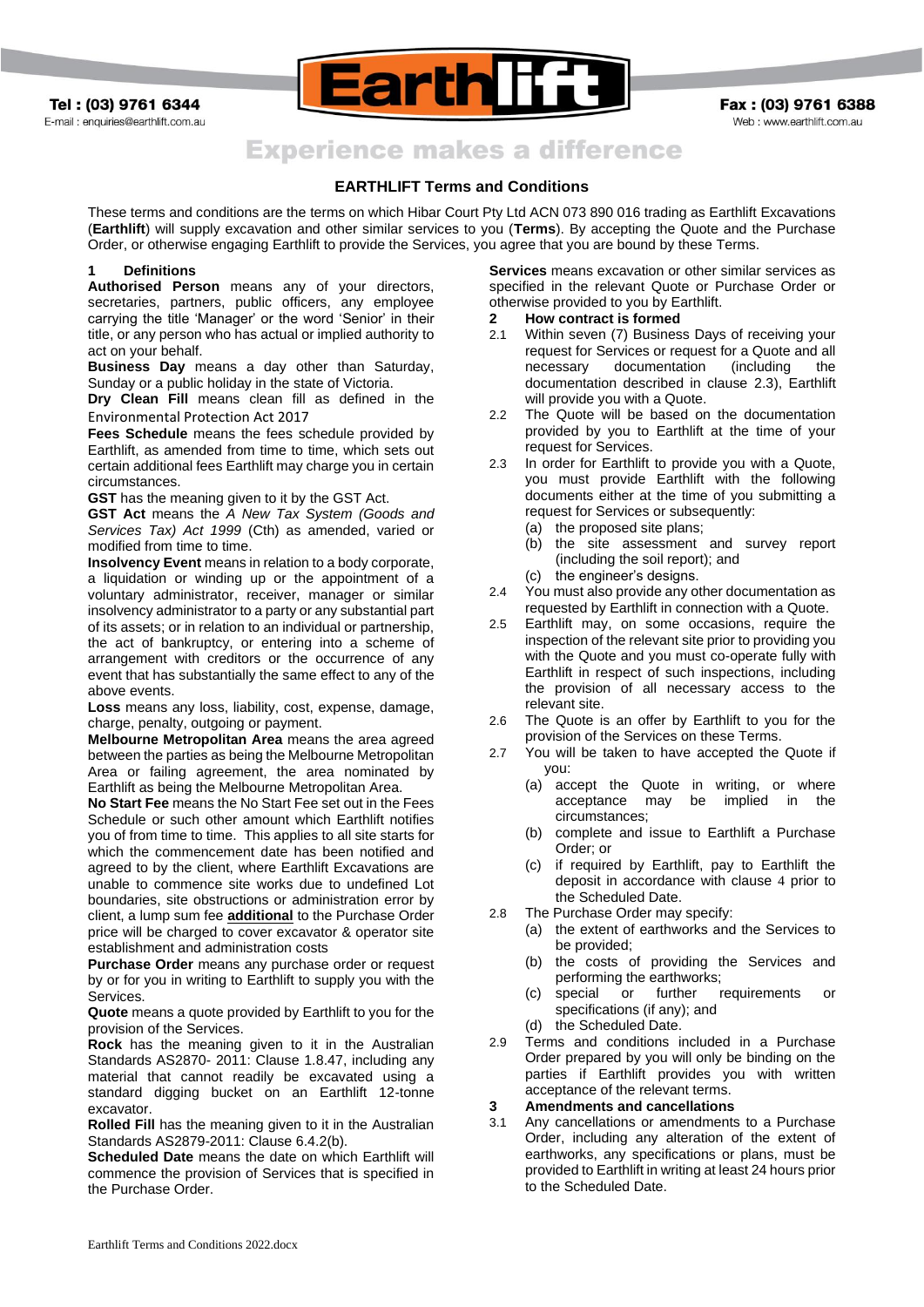- 3.2 If you amend a Purchase Order, you agree that Earthlift may revise the Quote and may increase the fees for providing you the Services.
- 3.3 If you wish to cancel or amend a Purchase Order less than 24 hours prior to the Scheduled Date, Earthlift may charge you a No Start Fee and/or any delay fees in accordance with clause [15](#page-2-0) for such cancellation or amendment.

# <span id="page-1-0"></span>**4 Deposit**

If an upfront deposit or the full quoted price is specified in a Quote as being payable upfront, or if Earthlift notifies you that it requires a payment of an amount, you must pay the amount at least 24 hours prior to the Scheduled Date. If the amount is not paid, Earthlift may, without liability to you, delay the provision of the Services until a time reasonably determined by Earthlift after the amount is paid.

# **5 Fees**

Unless Earthlift advises otherwise in writing, the fees set out in the Quote are based on Dry Clean Fill (excluding Rock) only. If the relevant site contains wet or contaminated fill, or any Rock, you may incur an additional fee in accordance with clause [7](#page-1-1).

# **6 Payment of fees**

- 6.1 Earthlift will issue to you a tax invoice upon or after completion of the earthworks.
- 6.2 If you dispute a tax invoice, you must notify Earthlift of your dispute within seven (7) days of receiving the relevant invoice, otherwise, the invoice is deemed to be accepted and agreed to by you.
- 6.3 Unless you dispute the tax invoice, you must pay to Earthlift the amount stipulated in the invoice (less any upfront deposit or amount paid) within the time frame as specified in the invoice or as notified to you by Earthlift.
- 6.4 If you do not pay to Earthlift within the requisite time frame of receiving the relevant invoice, Earthlift may suspend its provision of Services to you and including, without limitation, Services commenced but not finished, without liability to you.
- 6.5 Interest will accrue on a daily basis on the overdue amounts owing to Earthlift:
	- (a) from the time the amount is due until that amount is paid in full; and
	- (b) at the rate fixed from time to time by the Attorney General under the *Penalty Interest Rates Act 1983* (Vic).
- 6.6 You may also be charged fees incurred by Earthlift in any recovery action in respect of outstanding amounts.

## <span id="page-1-1"></span>**7 Additional Fees**

- 7.1 You acknowledge and agree that Earthlift may charge you additional fees for carrying out the earthworks and providing the Services under certain circumstances, which additional fees are set out in the Fees Schedule. These circumstances include but are not limited to:
	- (a) where there are abnormal site conditions, including but not limited to, excessive grass, wet soil profile, or contaminated fill;
	- (b) where the relevant site is located outside the Melbourne Metropolitan Area;
	- (c) where Rock is encountered at the site (see clause [10\)](#page-1-2);
	- (d) where incorrect or misleading information regarding the site is provided to Earthlift (see clause [12\)](#page-2-1); or
- (e) where there is a delay in the provision of the Services (see claus[e 15\)](#page-2-0).
- (f) Where removal of wet or contaminated fill is required, additional fees will apply.

# **8 Site requirements**

# <span id="page-1-3"></span>8.1 You must ensure that:

- (a) the survey pegs identifying the site boundaries have been accurately installed prior to the Scheduled Date; and
- (b) any pre-commencement or preparation works which are specified in a Quote or the Purchase Order are completed prior to the Scheduled Date; and
- 8.2 You must also ensure that, at all times during Earthlift's operations at the site:
	- (a) the site access is suitable for all weather and the required earthwork equipments;
	- (b) the site access is safe, unimpeded, and continuous;
	- (c) the working platform is firm, stable and safe with no height restriction for the required earthworks equipment;
	- (d) there are adequate water and site amenities to perform the earthworks;
	- (e) you manage the traffic at the site;
	- (f) all permits necessary for Earthlift to undertake the earthworks at the site have been sought and obtained;
	- (g) you comply with all council regulations for your operations at the site, including the earthworks to be performed by Earthlift; and
	- (h) where there are weak soil profiles or deep excavations at the site, you have provided for soil stabilization, such as retaining walls or soldier piers.
- <span id="page-1-4"></span>8.3 If you fail to comply with any of the above site requirements, or if for any reason, Earthlift considers the site unsafe to carry out the earthworks, Earthlift will endeavour to consult and work with you to rectify the situation. However, Earthlift may, in its sole discretion without liability to you, suspend the provision of the Services until the relevant issue is resolved to Earthlift's satisfaction.

# **9 Utility services and fixed property**

You acknowledge that it is your responsibility to locate and advise Earthlift prior to the commencement of earthworks, of all utility services and fixed property (including but not limited to water, sewer, drainage, power and telephone services) at the site, including by providing Earthlift with 'dial before you dig' or other similar reports. Earthlift will take all reasonable care not to damage any utility service or fixed property that Earthlift is aware of. However, Earthlift does not guarantee and is in no way responsible for any damages to these services and/or fixed property as a result of Earthlift's access to the site and/or performance of the earthworks.

# <span id="page-1-2"></span>**10 Earthworks near structures**

- 10.1 Where earthworks are performed near existing structures at the site, such as buildings and fences, Earthlift will:
	- (a) not be responsible for moving or removing any structures such as temporary fences, site amenities, building materials or the like at the site, due to OH&S regulations; and
	- (b) provide its Services and excavate as far as practically possible whilst maintaining the stability and structural integrity of the nearby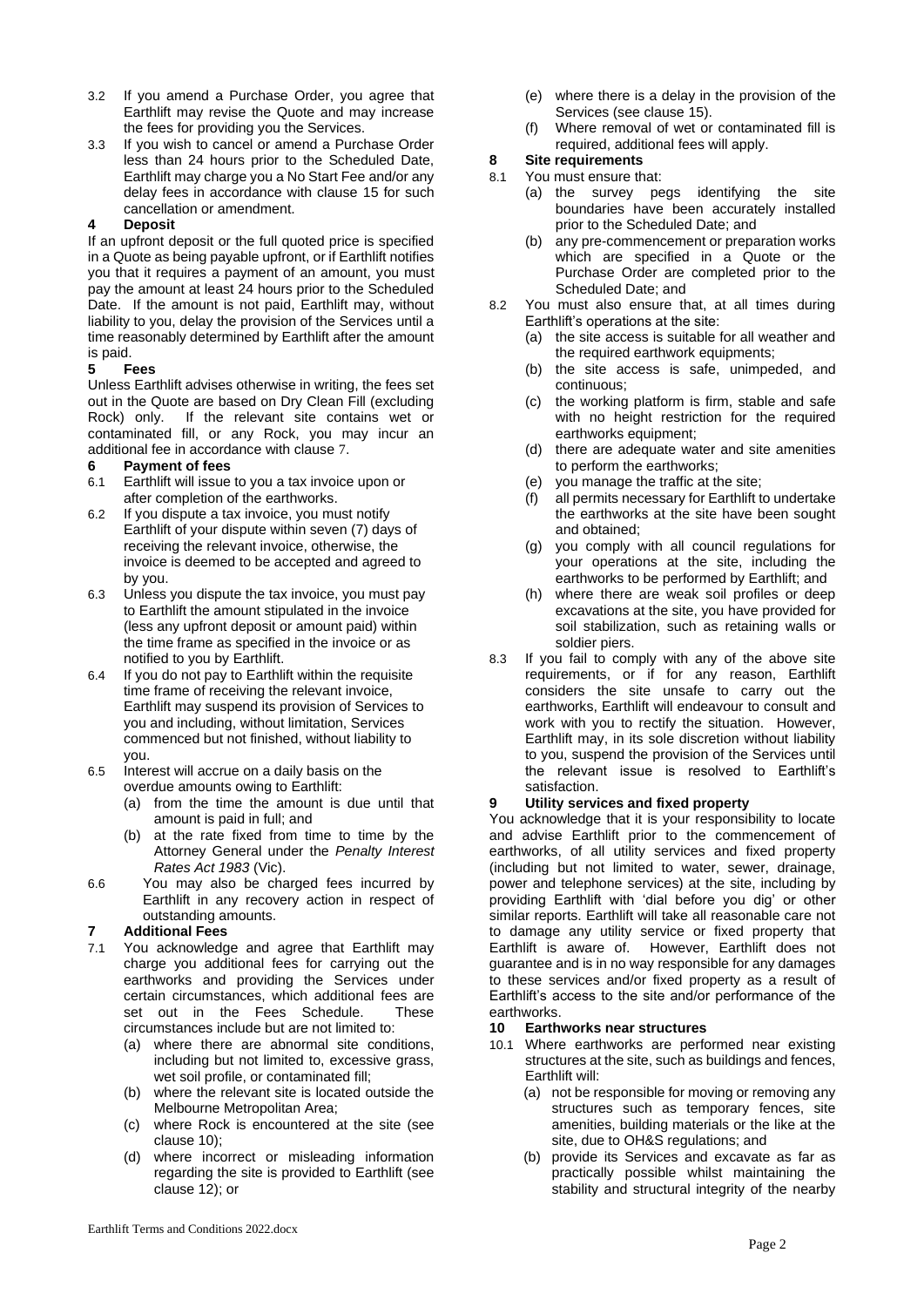structures (which are not removed prior to the commencement of the earthworks);

10.2 You agree that Earthlift will not be responsible for any additional earthworks you require for construction purposes, which Earthlift considers (in its sole discretion), will compromise the stability and structural integrity of the nearby existing structures.

## **11 Rocks**

 $\overline{\phantom{a}}$ 

- 11.1 If the site involves filled or soft grounds, Earthlift may require the placement of crushed rock or the like at access points or other similar areas. If Earthlift places such crushed rock or the like at the site, it may charge you a fee for doing so, which fee will be notified to you by Earthlift.
- 11.2 Unless expressly stated otherwise, the Quote and/or the Purchase Order, do not include any allowances for the excavation, hammering and/or blasting of Rock.
- 11.3 If Earthlift encounters Rock at the site, Earthlift will charge you an additional fee for breaking and/or removing Rock, which fee is set out in the Fees Schedule, unless Earthlift has agreed to an additional fee with you for breaking and/or removing Rock.
- 11.4 Where blasting of the Rock is required at the site, Earthlift will advise you prior to proceeding with the blasting.

#### <span id="page-2-1"></span>**12 Incorrect or misleading information**

If you provide Earthlift incorrect or misleading information regarding the site, or in Earthlift's reasonable opinion, Earthlift is unable to complete the earthworks in a proper manner due to site conditions beyond its control, Earthlift may charge you any additional costs it incurs, or fees payable, as a result of the incorrect or misleading information, which fees or costs Earthlift will notify you of from time to time and/or terminate the provision of Services to you in accordance with clause [17.](#page-2-2)

#### **13 Placement of Fill**

- 13.1 Unless specified otherwise in the Quote or Purchase Order, or as agreed between the parties, Earthlift will place site-excavated soil and/or imported fill as "Rolled fill" as per AS2870-2011:Clause 6.4.2(b).
- 13.2 As Rolled Fill does not require compaction to a specified insitu density and/or moisture content, Earthlift does not and will not adjust the moisture content in the fill when placing the Rolled Fill.
- 13.3 As the degree of compaction of the placed fill achievable is related to the moisture condition of the soil at the time of placement and the number of machinery passes applied to each layer, you acknowledge and agree that Earthlift may not be able to achieve adequate compaction of the placed fill to support the slab construction if placed fill is excessively wet or dry as compared to its optimum moisture condition. Earthlift strongly recommends that site conditions be reassessed by an appropriately experienced geotechnical authority after the completion of the earthworks and prior to construction.

## **14 Additional equipment**

Earthlift may, at your cost, hire any equipment as it considers necessary to satisfactorily perform the Services. If Earthlift is required to hire additional equipment, Earthlift will notify you prior to hiring such equipment.

## <span id="page-2-0"></span>**15 Delays**

If delays in the provision of the Services are caused as a result of:

- (a) your failure to comply with the site requirements as set out in clause [8.1](#page-1-3) or 8.2;
- (b) inclement weather;
- (c) other tradespeople or third parties working or operating at the site impeding or preventing the provision of the Services; or
- (d) the site, in Earthlift's reasonable opinion, being deemed unsafe for Earthlift to carry out the earthworks,

Earthlift may, at its sole discretion, charge you one or more of the fees set out in the Fees Schedule.

#### **16 GST**

All amounts payable by you in connection with the supply of the Services under these Terms do not include an amount for GST. If GST is payable on any supply made by Earthlift in connection with the Services under these Terms, you must pay to Earthlift, in addition to and at the same time as the payment for the supply, an amount equal to the amount of GST on the supply. Where you are required by these Terms to reimburse or indemnify Earthlift for any Loss or other amount incurred, the amount to be reimbursed or paid will be reduced by the amount of any input tax credit that Earthlift will be entitled to claim for the Loss or amount incurred and increased by the amount of any GST payable by Earthlift in respect of the reimbursement or payment. This clause does not merge on completion or termination of any Purchase Order. In this clause, words and expressions which are defined in the GST Act have the same meaning given to them by the GST Act.

## <span id="page-2-2"></span>**17 Termination**

- 17.1 Without limiting Earthlift's other rights under these Terms, Earthlift may terminate the provision of Services to you effective immediately upon providing written of notice of the termination, if:
	- (a) you fail to pay an amount due to Earthlift by the due date for payment;
	- you are subject to an Insolvency Event;
	- (c) you breach any provision of these Terms and do not remedy the breach within five (5) Business Days of Earthlift providing you with written notice specifying the breach and the remedy required; or
	- (d) you commit a breach of these Terms which, in Earthlift's reasonably held opinion, cannot be remedied.
- 17.2 On termination, you must immediately pay to Earthlift all invoiced amounts for completed services and fees for Services commenced but not completed on a pro rata basis.

#### **18 Discrepancies in site levels**

- 18.1 Earthlift will use its best endeavours to comply with current Australian Standards AS 3798 – 2007 in respect of its provision of the Services. However, you acknowledge and agree that Earthlift cannot guarantee that exact tolerances (whether set out in these standards or otherwise) will be achieved.
- 18.2 If there is a discrepancy of at least +/- 30 mm between the site level stated in the proposed site plan (of which the Quote and Purchase Order is based on) and the achieved site level following completion of the earthworks, you must:
	- (a) notify Earthlift of the discrepancy within five (5) Business Days after the completion of the earthworks and prior to the commencement of work by other tradespeople or third parties; and
	- (b) provide Earthlift the opportunity to investigate and (if Earthlift agrees that the discrepancy exists and was caused by Earthlift) rectify the

Earthlift Terms and Conditions 2022.docx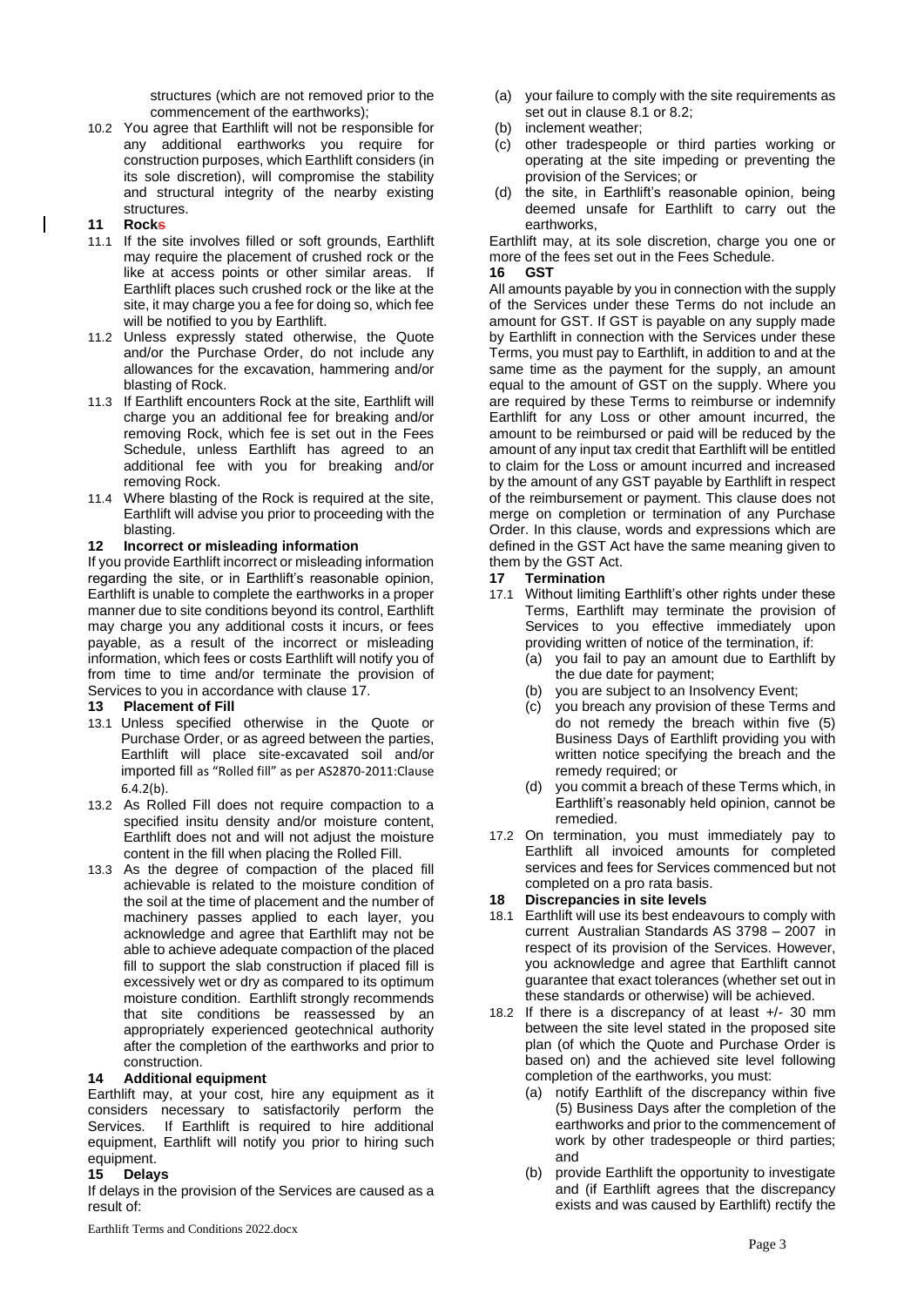discrepancy, within five (5) Business Days of receiving the discrepancy notice.

- 18.3 In the event that Earthlift provides you any agreed rectification earthworks, and you are not reasonably satisfied with the results following the rectification, Earthlift may pay for the costs incurred by you to engage a third party to rectify the site levels, provided that:
	- (a) Earthlift is unable to provide you with a reasonable alternative to rectify the site;
	- (b) you provide Earthlift written notice of your intention to engage a third party and the written fixed price quotation for the third party's services, at least three (3) Business Days prior to the third party's commencement of earthworks on site; and
	- (c) Earthlift (in its sole discretion) provides you written authorisation to engage the third party.
- 18.4 Notice of the discrepancy and/or of your intention to engage a third party to rectify the site will be deemed provided only if Earthlift has issued you a unique job number for the project and you have included the job number in your claim regarding site rectification.

# **19 Disclaimers**

You acknowledge and agree that:

- (a) where there are weak soil profiles or deep excavations at the site, accurate works for deepened rebates may be difficult to achieve, and it is your responsibility to make allowances for any costs to rectify the soil conditions by adding concrete or dewatering;
- (b) notwithstanding clause [10,](#page-1-2) where the Services are to be provided near existing structures at the site, Earthlift is not responsible for any damages caused to these structures as a result of the earthworks conducted by Earthlift;
- (c) Earthlift is not responsible for any consequences due to differential movements that may occur in the slab between piled and non-piled areas. Earthlift recommends that you engage an engineer to review the situation following Earthlift's provision of the Services;
- (d) Earthlift does not guarantee the accuracy and finish of the earthworks:
	- (i) where the Services were provided under difficult conditions (including but not limited to heavy rain, the site ground being unstable or dangerous conditions); or
	- (ii) after the commencement of work by other tradespeople or third parties at the site; and
- (e) it is your responsibility to verify the achieved site levels and extent of earthworks upon completion of Earthlift's earthworks. Any claims or issues regarding the earthworks conducted by Earthlift must be made to Earthlift prior to the commencement of work by other tradespeople or third parties at the site.

## <span id="page-3-0"></span>**20 Consumer guarantees**

Under the Australian Consumer Law (**ACL**), certain consumer guarantees may apply in respect of the supply of the Services, if you acquire the Services as a 'consumer' within the definitions of section 3 of the ACL. Nothing in these Terms should be interpreted as an attempt to exclude, restrict or modify the application of any applicable provision of the ACL, any liability of Earthlift for failing to comply with these provisions of the ACL or your right to make a claim in respect of these guarantees or under any other provision of the ACL.

## **21 Exclusion of warranties**

Subject to clause [20,](#page-3-0) to the maximum extent permitted by law, Earthlift expressly excludes all conditions, warranties and guarantees which may be implied with respect to the Services, or imposed by statute, custom, general law or any applicable international conventions.

## <span id="page-3-2"></span>**22 Limitation of liability**

- <span id="page-3-1"></span>22.1 Earthlift is not responsible for any Loss incurred by you as a result of:
	- (a) your failure to comply with the site requirements set out in clause [4](#page-1-0);
	- (b) any damage to caused to the site's utility services and/or fixed property;
	- (c) any damage to council assets due to earthworks machinery movements to access the site via the legal entry point or an entry point as directed by you;
	- (d) any damage to the concrete platform or crossing due to Earthlift's access to the site; and
	- (e) except for any discrepancies provided for in clause [17,](#page-2-2) any rectification that you make or are required to make to the site.
- 22.2 Subject to clauses [20](#page-3-0) and [22.1,](#page-3-1) the maximum liability for any Loss incurred by you in connection with these Terms or the provision of the Services is limited to the total amount of fees for the Services specified in the relevant Purchase Order.

# **23 Exclusion of consequential loss**

- 23.1 Without limiting clause [22,](#page-3-2) and subject to clause [20,](#page-3-0) Earthlift expressly excludes all liability to you or any Consequential Loss (as defined in claus[e 23.2\)](#page-3-3) arising out of or in connection with these Terms or the provision of the Services to you, regardless whether Earthlift knew or ought to have known that it was possible or foreseeable that you would incur such Consequential Loss.
- <span id="page-3-3"></span>23.2 Consequential Loss means Loss beyond the normal measure of damages and includes, without limitation, indirect Loss, Loss of revenue, Loss of reputation, Loss of profits, Loss of actual or anticipated savings, Loss of bargain, lost opportunities, including opportunities to enter into arrangements with third parties, Loss of use, cost of capital or costs of substitute goods, facilities or services.

# **24 Indemnity**

You indemnify Earthlift and hold Earthlift harmless from and against all Losses (including all legal costs, and any other associated fees and costs) for which Earthlift incurs as a direct or indirect result of:

- (a) recovering any amounts you owe to Earthlift;
- (b) you not obtaining the necessary site permits in accordance with claus[e 8.2\(f\);](#page-1-4)
- any breach of these Terms by you; and
- (d) any negligent or willful act or omission by you, your employees, agents, servants, contractors or others for whom you are legally responsible.

## **25 No representations**

Subject to clause [20,](#page-3-0) you acknowledge and agree that you have not relied on any representations, inducements or statements made to you by Earthlift regarding the provision of the Services and you have satisfied yourself that the Services are fit for the purpose you require them for.

## **26 Relationship between parties**

You acknowledge and agree that these Terms do not create a relationship of employment, agency, partnership or joint venture between you and Earthlift, and that the